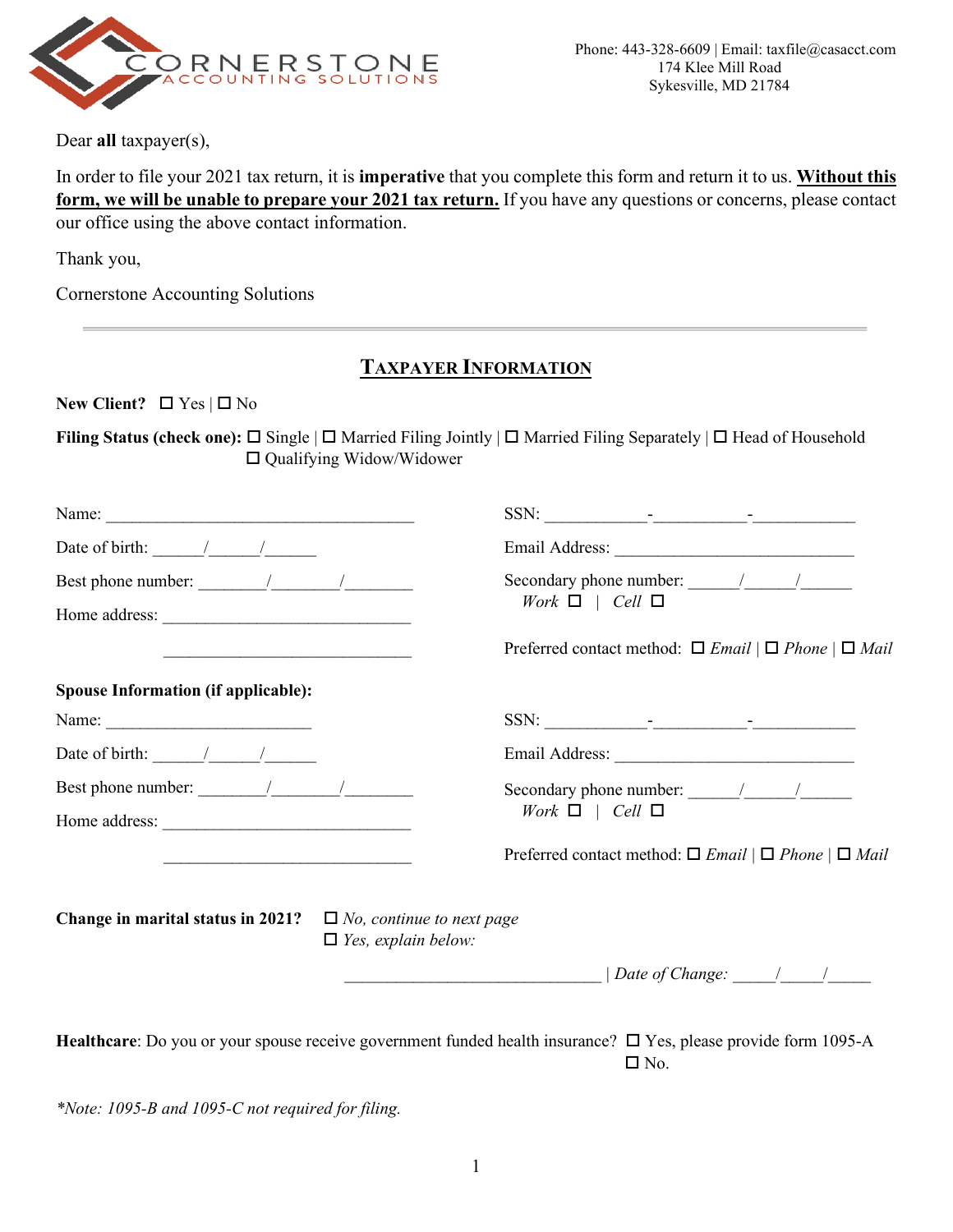

### **DEPENDENT INFORMATION (IF NOT APPLICABLE, MOVE TO NEXT PAGE)**

> **New Clients:** *If you have more than two dependents, please record the below information on a separate piece of paper and include it with this form.*

| Dependent #1: Dependent's name:                                                                                                                                                                                                                                                                                                                                                                                   |                                                                                                                                                                                                                                                                                                                                                                                                                   |
|-------------------------------------------------------------------------------------------------------------------------------------------------------------------------------------------------------------------------------------------------------------------------------------------------------------------------------------------------------------------------------------------------------------------|-------------------------------------------------------------------------------------------------------------------------------------------------------------------------------------------------------------------------------------------------------------------------------------------------------------------------------------------------------------------------------------------------------------------|
| Dependent's DOB: $\frac{1}{\sqrt{1-\frac{1}{2}}}\frac{1}{\sqrt{1-\frac{1}{2}}}\frac{1}{\sqrt{1-\frac{1}{2}}}\frac{1}{\sqrt{1-\frac{1}{2}}}\frac{1}{\sqrt{1-\frac{1}{2}}}\frac{1}{\sqrt{1-\frac{1}{2}}}\frac{1}{\sqrt{1-\frac{1}{2}}}\frac{1}{\sqrt{1-\frac{1}{2}}}\frac{1}{\sqrt{1-\frac{1}{2}}}\frac{1}{\sqrt{1-\frac{1}{2}}}\frac{1}{\sqrt{1-\frac{1}{2}}}\frac{1}{\sqrt{1-\frac{1}{2}}}\frac{1}{\sqrt{1-\frac$ |                                                                                                                                                                                                                                                                                                                                                                                                                   |
|                                                                                                                                                                                                                                                                                                                                                                                                                   |                                                                                                                                                                                                                                                                                                                                                                                                                   |
| Dependent's DOB: $\frac{1}{\sqrt{2\pi}}$                                                                                                                                                                                                                                                                                                                                                                          | Dependent's relationship to you:                                                                                                                                                                                                                                                                                                                                                                                  |
|                                                                                                                                                                                                                                                                                                                                                                                                                   | > Current Clients: Change in dependents you are claiming in 2021? $\Box$ No, continue to next section: Child Tax Credit<br>$\Box$ Yes, answer one of the following below.                                                                                                                                                                                                                                         |
| O Welcomed a new child:                                                                                                                                                                                                                                                                                                                                                                                           |                                                                                                                                                                                                                                                                                                                                                                                                                   |
|                                                                                                                                                                                                                                                                                                                                                                                                                   |                                                                                                                                                                                                                                                                                                                                                                                                                   |
|                                                                                                                                                                                                                                                                                                                                                                                                                   | Child's relationship to you: Child's DOB: I                                                                                                                                                                                                                                                                                                                                                                       |
| Could another taxpayer qualify to claim this dependent? $\Box$ No $\Box$ Yes                                                                                                                                                                                                                                                                                                                                      |                                                                                                                                                                                                                                                                                                                                                                                                                   |
| O Previous dependent no longer being claimed:                                                                                                                                                                                                                                                                                                                                                                     |                                                                                                                                                                                                                                                                                                                                                                                                                   |
|                                                                                                                                                                                                                                                                                                                                                                                                                   |                                                                                                                                                                                                                                                                                                                                                                                                                   |
| Dependent's reason for no longer being claimed:                                                                                                                                                                                                                                                                                                                                                                   |                                                                                                                                                                                                                                                                                                                                                                                                                   |
| O New dependent (i.e., if you are claiming a parent/grandchild/etc as a dependent):                                                                                                                                                                                                                                                                                                                               |                                                                                                                                                                                                                                                                                                                                                                                                                   |
|                                                                                                                                                                                                                                                                                                                                                                                                                   |                                                                                                                                                                                                                                                                                                                                                                                                                   |
|                                                                                                                                                                                                                                                                                                                                                                                                                   | Dependent's DOB: $\frac{1}{\sqrt{2\pi}}$ Dependent's relationship to you:                                                                                                                                                                                                                                                                                                                                         |
| Could another taxpayer qualify to claim this dependent? $\Box$ No $\Box$ Yes                                                                                                                                                                                                                                                                                                                                      |                                                                                                                                                                                                                                                                                                                                                                                                                   |
|                                                                                                                                                                                                                                                                                                                                                                                                                   | O Claiming a shared dependent (e.g. dependents whose guardians share custody and switch off claiming):                                                                                                                                                                                                                                                                                                            |
|                                                                                                                                                                                                                                                                                                                                                                                                                   | Dependent's SSN: $\frac{1}{\sqrt{1-\frac{1}{2}}}\frac{1}{\sqrt{1-\frac{1}{2}}}\frac{1}{\sqrt{1-\frac{1}{2}}}\frac{1}{\sqrt{1-\frac{1}{2}}}\frac{1}{\sqrt{1-\frac{1}{2}}}\frac{1}{\sqrt{1-\frac{1}{2}}}\frac{1}{\sqrt{1-\frac{1}{2}}}\frac{1}{\sqrt{1-\frac{1}{2}}}\frac{1}{\sqrt{1-\frac{1}{2}}}\frac{1}{\sqrt{1-\frac{1}{2}}}\frac{1}{\sqrt{1-\frac{1}{2}}}\frac{1}{\sqrt{1-\frac{1}{2}}}\frac{1}{\sqrt{1-\frac$ |
| Dependent's DOB: $\frac{1}{\sqrt{1-\frac{1}{2}}}\frac{1}{\sqrt{1-\frac{1}{2}}}\frac{1}{\sqrt{1-\frac{1}{2}}}\frac{1}{\sqrt{1-\frac{1}{2}}}\frac{1}{\sqrt{1-\frac{1}{2}}}\frac{1}{\sqrt{1-\frac{1}{2}}}\frac{1}{\sqrt{1-\frac{1}{2}}}\frac{1}{\sqrt{1-\frac{1}{2}}}\frac{1}{\sqrt{1-\frac{1}{2}}}\frac{1}{\sqrt{1-\frac{1}{2}}}\frac{1}{\sqrt{1-\frac{1}{2}}}\frac{1}{\sqrt{1-\frac{1}{2}}}\frac{1}{\sqrt{1-\frac$ |                                                                                                                                                                                                                                                                                                                                                                                                                   |

#### > **Child Tax Credits:**

As of July 2021, the IRS distributed monthly payments to qualifying taxpayers as advancements towards your child tax credit. **Per IRS mandates, if you/your spouse received any of these payments, it is required to be reported on your**  tax return. Unsure if you received these payments? Visit irs.gov under "Manage Your Child Tax Credit" for information.

**Total amount of Advanced Child Tax Credit Payments you received in 2021: \$\_\_\_\_\_\_\_\_\_\_\_\_\_\_**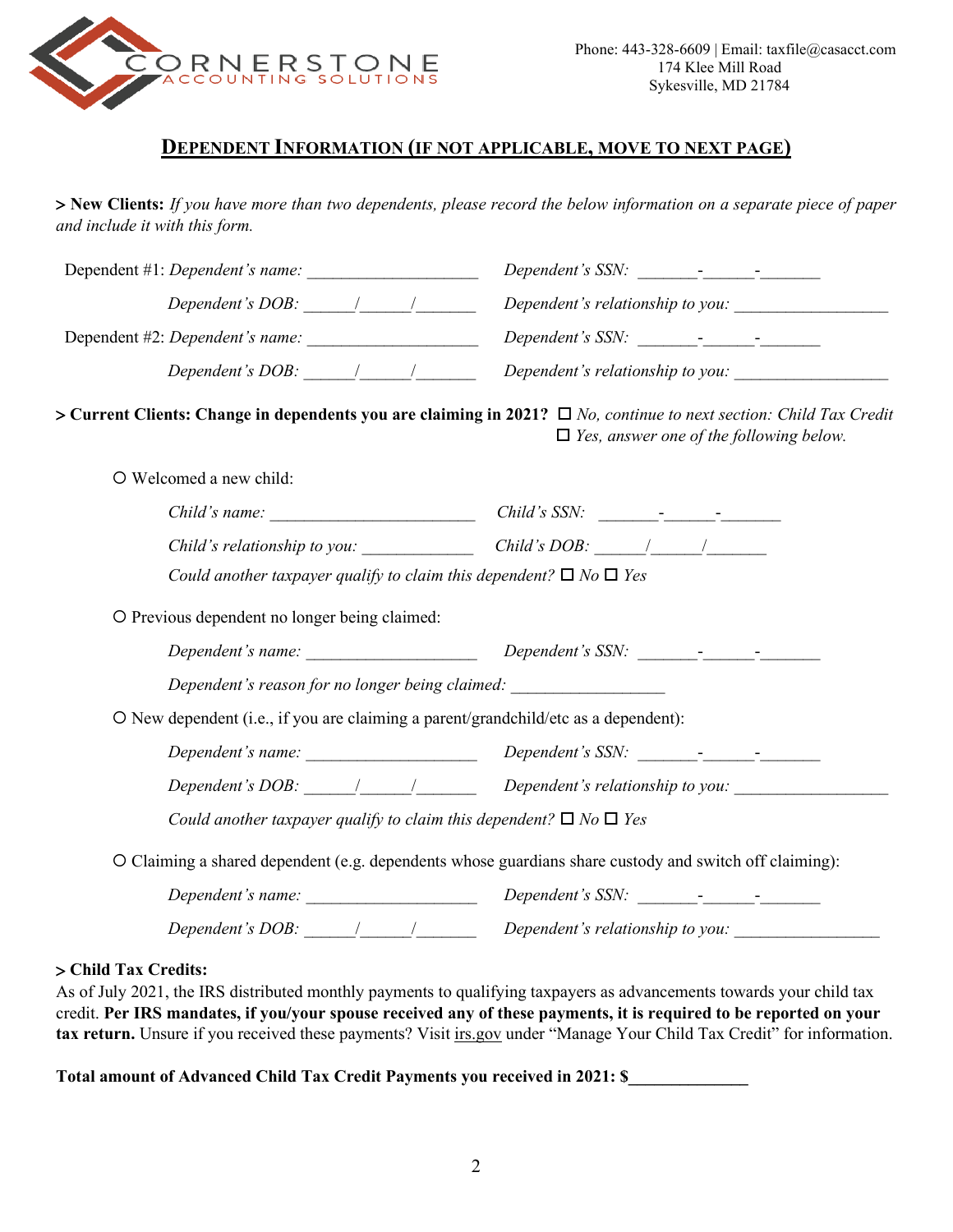

### **DEPENDENT EXPENSES (IF NOT APPLICABLE, MOVE TO NEXT SECTION)**

| If your dependent attended <b>daycare</b> in 2021: Name of Daycare: |                                                                                |                |
|---------------------------------------------------------------------|--------------------------------------------------------------------------------|----------------|
|                                                                     | Daycare address:                                                               |                |
|                                                                     | $EIN$ or SSN:                                                                  | Expenses paid: |
| If your dependent attended <b>college</b> in 2021: Name of College: |                                                                                |                |
|                                                                     | $\Box$ Full Time $\Box$ Part Time $\Box$ Undergraduate $\Box$ Graduate         |                |
|                                                                     | Did you/your dependent receive Form 1098-T? $\Box$ Yes $\Box$ No               |                |
|                                                                     | If yes, Form 1098-T is required for tax filing, please provide to Cornerstone. |                |
|                                                                     | If no, please contact the Bursar's Office at your dependent's college to       |                |
|                                                                     | receive this form.                                                             |                |
|                                                                     | Did you/your dependent use 529 money? $\Box$ Yes $\Box$ No                     |                |

# **2020 PAYMENT INFORMATION**

**Estimated Payment Information:** *If you owed a balance to the IRS and/or state government(s) on your 2020 tax return, you may have been advised to make quarterly tax payments for 2021, record those payments below. If you did not owe the IRS or state government(s) in 2021, continue to the next section: Stimulus Check/Economic Impact Payment.*

**Federal (IRS):** *Check here if you only owed state*

□ *Check here if you owed but did not make estimated payments.* 

| $1St$ Quarter: | $2nd$ Quarter: | $3rd$ Ouarter: | $4th$ Ouarter: |
|----------------|----------------|----------------|----------------|
| Amount paid:   | Amount paid:   | Amount paid:   | Amount paid:   |
| Date paid:     | Date paid:     | Date paid:     | Date paid:     |

State (include state name):  $\Box$  *Check here if you only owed federal Check here if you owed but did not make estimated payments.*

| $1St$ Quarter: | $2nd$ Quarter: | $3rd$ Quarter: | $4th$ Quarter: |
|----------------|----------------|----------------|----------------|
| Amount paid:   | Amount paid:   | Amount paid:   | Amount paid:   |
| Date paid:     | Date paid:     | Date paid:     | Date paid:     |

\*\*If you owed estimated payments to more than one state, record the above information for any additional state(s) on a separate sheet of paper and include with this form.